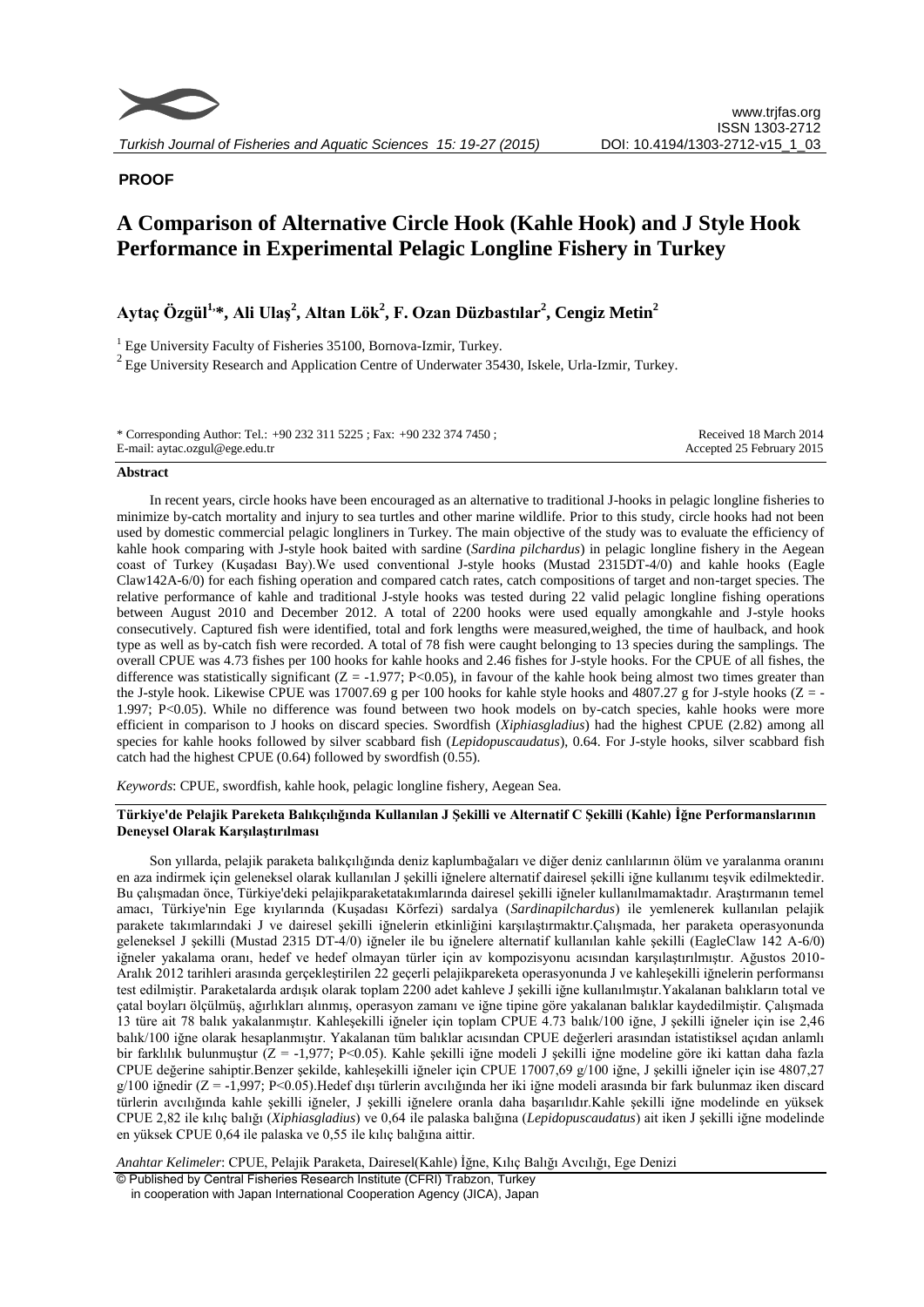#### **Introduction**

Pelagic longline is a passive fishing gear where are set throughout the water column or near the surface of the water is composed of baited hooks are attached at intervals to main line by short lines called branch line or snood (Suzuki *et al.*, 1977). Pelagic longlines are usually used to catch swordfish and tuna species worldwide (Kerstetter *et al.*, 2007;Beverly *et al.*, 2009), however, they catch another species or juveniles of the target species called non-target species or by-catch(Dunn *et al.*, 2008). Non-target species can be classified into two groups as incidental and discarded. Incidental species are not targeted but are retained for commercial purposes. Discarded species are thrown away because they are noncommercial, undersized and protected species (Beverly *et al.*, 2009). In the study, longline catch is classified in two groups as target and non-target catch. Non-target catch is composed of incidental (commercial sp.) and discarded (non-commercial sp.) species.

Pelagic longline fishery is prone to the incidental catch resulting in mortality of captured fish (*Coryphaeanahippurus, Serioladumerili,* etc.) and other species such as sharks, rays, sea turtles and seabirds etc. (Lewison et al., 2004;Kerstetter and Graves, 2006). Pelagic longlines have been used to catch mainly swordfish, bluefin tuna (*Thunnusthynnus*) and albacore (*Thunnusalalunga*) in the Mediterranean Sea for many years (Lewison *et al.*, 2004;Gabr and El-Haweet 2012). Swordfish has been the target species of pelagic longline fishing for over fifty years inTurkey as well. Conversely, swordfish pelagic longliners also catch other species such as *Thunnus* sp., dophinfish (*C. hippurus*)*,* Mediterranean spearfish (*Tetrapturusbelone*), bullet tuna (*Auxisrochei*), sharks, sea turtles and seabirds (Akyol*et al.*, 2005; Akyol and Ceyhan, 2011). For swordfish capture in the Mediterranean Sea, the Standing Committee for Research and Statistics (SCRS) of the International Commission for the Conservation of Atlantic Tunas (ICCAT) indicated that technical modifications of pelagic longline gears needed to reduce the catch of juveniles (ICCAT, 2011; Graves *et al.*, 2012; Akyol and Ceyhan, 2013). In 2010, it was reported that 50 longline vessels employed 14 different pelagic longlines, extending up to 30 km mainline ranging from 8-500 J-style hooks in each gear between the depths of 60-3000 m in Turkish Seas (Ceyhan and Akyol, 2009; Akyoland Ceyhan, 2010;2011).

Some fishing gear and hook modifications such as shape and size of hooks, bait types and different fishing depths were performed to reduce incidental species and discard mortality in pelagic longline fishery (Hall *et al.*, 2000; FAO, 2009). The wellknown application was the substitution of J-style hooks with circle hooks (Prince *et al.*, 2002;Horodysky and Graves 2005; Gilman *et al.*,

2007) to reduce discard and by-catch mortality preventing serious injury associated with the use of traditional J-style hooks and increase catch rates of target species (Kerstetter and Graves, 2006; Pacheco *et al.*, 2011). The catch rates of the captured species in the longline fisheries are influenced by many factors as technique of fishermen (Dunn *et al.*, 2008), various biological and environmental dynamics (Bach *et al.*, 2009), bait type, soak time and operation depths (Bjordal,1989; Song *et al.*, 2012). The objectives of this study were to compare the performance of traditional J-style and kahle hooks in pelagic longlines on catch composition, catch rates and catch per unit effort (CPUEs), in the Aegean Sea, Turkey.

#### **Materials and Methods**

Hook comparisontrials were conducted from August 2010 to December 2012 in the Bay of Kuşadası covering depths between 70 and 150 m (Figure 1).22 fishing operations were performed by a boat (8.5 m length, 20 HP) between latitudes 38◦ 00′Nto 38◦ 02′N and longitudes 26◦ 55′E to 27◦ 05′E. The fishing gear consisted of 50 kahle (Eagle Claw 142A-6/0) and 50 J-style (Mustad 2315DT-4/0)hooks, which were structurally similar to commercial pelagic longlines. Mainline of the experimental longline was made of polyamide (PA) multifilament (210d/54) treated with paint, wax and kerosene. Furthermore, 100 branch lines were constructed to mainline which were made of monofilament material, with diameter of 0.8 mm and length of 5 m. Snoods were connected to 1500 m main line with swivels and hooks were equipped to longline consecutively (J-K-J-K-J).Buoys were used in 70 m intervals for positioning the mainline to ensure the required operation depths. Both ends of the mainline were anchored to fix the fishing gear (Figure 2).

The baited hooks with sardine (*S.pilchardus*) were set manually at sunset and hauled back early in the next morning. Before each trial number of two different hooks were checked to guarantee if they were equal. Moreover, all structural conditions of the longline were constant in each trial to make an accurate comparison between the catch rates of kahle and J-style hooks. Although longliners are not allowed to use hooks smaller than size 2/0, it was observed that fishermen use an illegal hook size 4/0 for swordfish capture in the study area. Patterns and measurements of both legal (J-style, size 2/0) and illegal (J-style, size 4/0 and kahle, 6/0) hooks were illustrated in Figure 3. The gap size of kahle hook (curved shank) was 26.8 mm whereas the maximum width of the hook was 29.1 mm. The distance between point and shank of J-style hook size 4/0 was 22.6 mm and its widest point was 25.7 mm. Legal Jstyle hook size 2/0had 27.3 mm gap and the distance at the widest point of bend was 30.6 mm. In the study, coated nickel material kahle hook had a ringed hook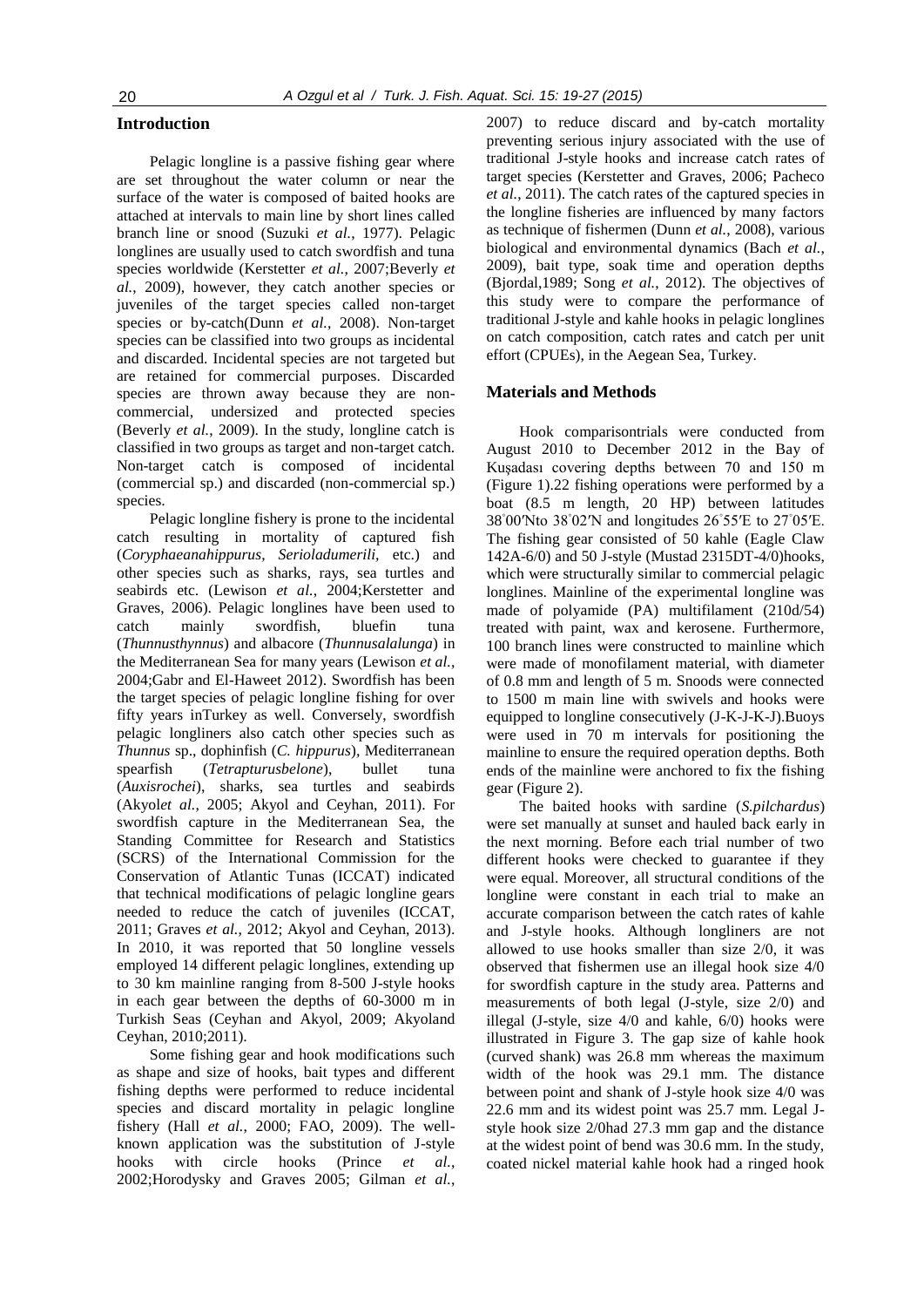

**Figure 2**. Schematic drawings of buoys, branch lines and anchors belonging to pelagic longline used in trials.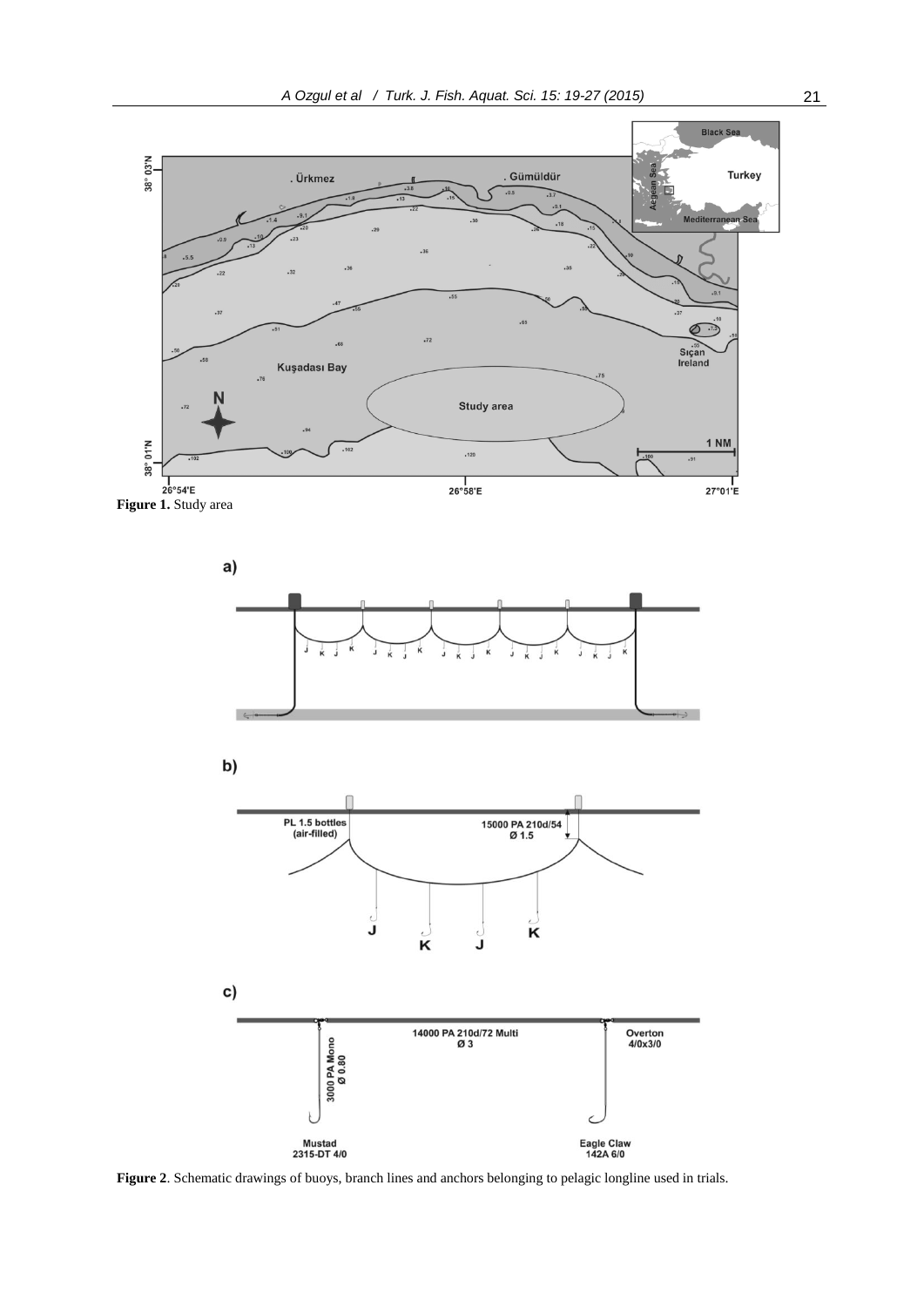

**Figure 3.** Images of two hook types (kahle hook-size 6/0 and "J-style" hook-size 4/0) used in the study and the legal "Jstyle" hook-size 2/0.

eye whereas zinc-steel J-style hook had a flattened hook eye.

During the survey, soak time, bait loss, hook loss and number of fish caught were recorded by considering the hook types. The fishes were identified, weighed and their total and fork lengthswere measured.Number of fish occupying different hooks (J-style and kahle), was stated as a percentage of the total number of hooks. Catch rates and CPUEs of hook and fishing gear wascalculated considering fish numberand total weight for 100 hooks (De Metrio and Megalofonou, 1988). The fishing effort (*f*) and CPUEs can be found by using equation  $(1)$ ,  $(2)$ , and  $(3)$ . In equation  $(1)$ , where *f* is the fishing effort, *a*' the average number of hooks in longline per day, and *d* the number of fishing days per trip. CPUE can be expressed as a function of the fishing effort  $(f)$  in equation  $(2)$  and  $(3)$ , where CPUE is catch per unit effort, *N* the number of fish caught, and *B* the weight of fish caught.

| $f = (a'/100).d$ | Equation $(1)$ |
|------------------|----------------|
| $CPUE = N/f$     | Equation (2)   |
| $CPUE = B/f$     | Equation (3)   |

Differences in CPUE between kahle and J-style hooks for the species >10 individuals were tested with paired *t*-tests after performing the  $X' = log(X+1)$ transformation to conform to the assumption of normality (Zar, 1996). While length of swordfish was measured by using lower jaw-fork length (LFJL) sharks and other fish were measured in total length. Nevertheless, length frequency diagram of swordfish as being target species of this study was drawn in 5 cm intervals. The Wilcoxon Signed Rank test was used to assess whether kahle and J-style hooks had the same capture rate, expressed as CPUE (number of fish and weight per 100 hooks). CPUEs of kahle and J- style hooks were compared pair wise (pairs of J and kahle hooks within experimental sets). Statistical significance was declared at  $p < 0.05$  level.

### **Results**

Pelagic longline experiments carried out from August 2010 to December 2012, whereas 28 fishing operations were performed however six trials were cancelled due to gear loss (weather condition, trawlers etc.). The soak time was fixed as 14±1 hour in all fishing trips. In the experiments, a total of 78 fishes belonging to 13 species were caught (Table 1). In total, 12 non-target fish species were captured by the pelagic longline. Incidental catchwas consisting of 8 fish species with market value, while4sharks and rays specieswere discarded because they either have no commercial value during longline trials.Swordfish dominated the catch composition followed by silver scabbardfish (*L.caudatus*) and dolphinfish (*C. hippurus*), European hake (*Merlucciusmerluccius*), chubmackerel (*Scomberjaponicus*), bogue (*Boopsboops*), spotted catshark (*Scyliorhinuscanicula*), common smooth-hound (*Mustelusmustelus*) and other fishes captured with only one specimen. Approximately, half of captured fish in terms of number (47.4%) was composed of swordfish corresponding to 71.2% of total weightof thecatch composition (Table 1). A total of 37 swordfish were caught over 22 fishing trips, which were completely smaller than minimum landing size (>125 cm) (Anonymous, 2012).

It was found that 66% of fish were captured with kahlehooks, which also mean 77% of the total catch (weight). Moreover, 84% percent of swordfish specimen composing 88.5% of the total catch weight was obtained by kahle hooks. Regarding the non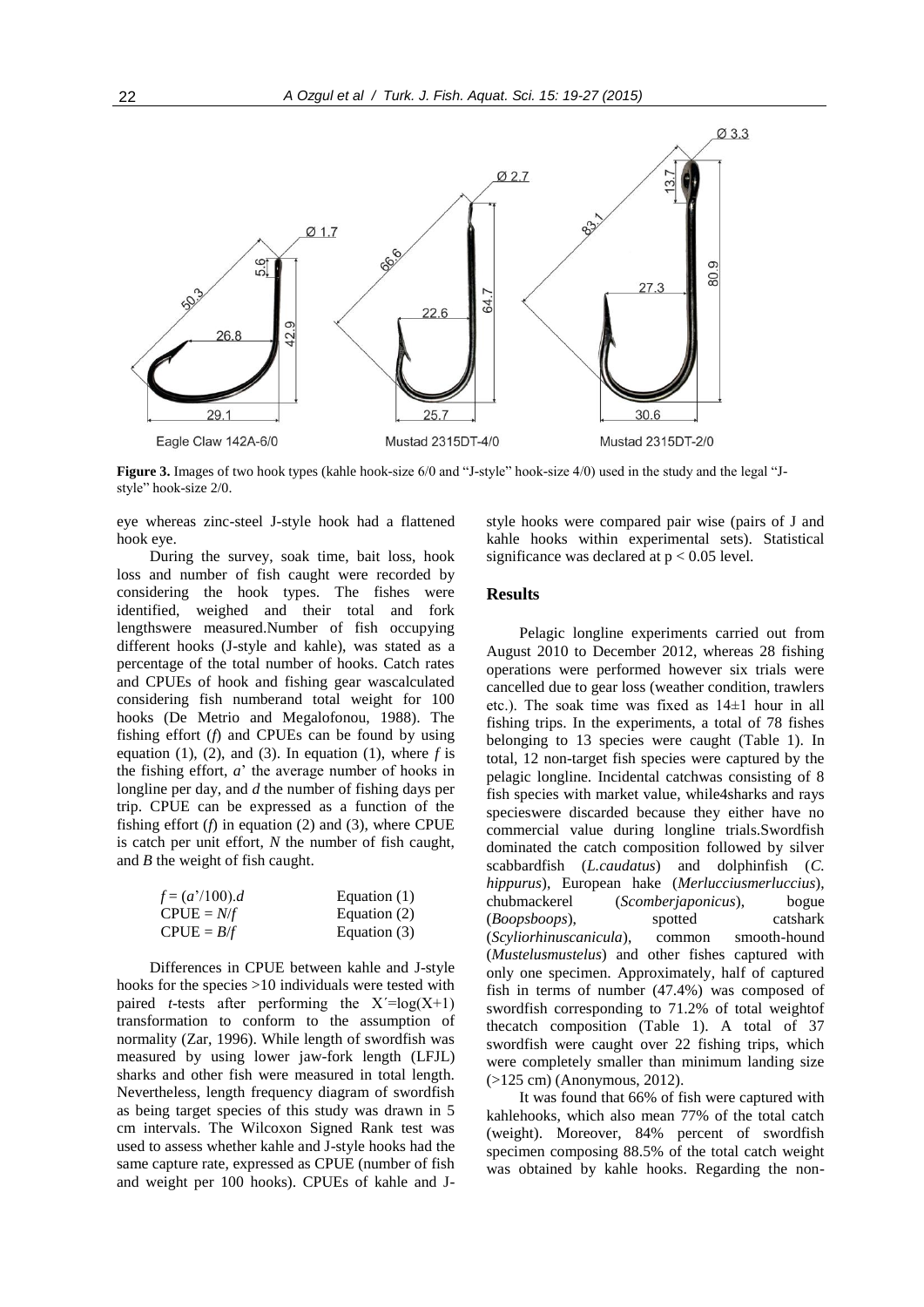target species, it was determined that 57.1% (number of fish) of the incidental catch corresponding to 63.1% of the total catch weight was caught with kahle hooks. In addition to this discarding rate of kahle hooks was found as 16.7% and 2.1% in terms of number and weight respectively.

2.46 for J-style hooks as given Table 2 and Figure 4. For the CPUE of all fishes, the difference was statistically significant ( $Z = -1.977$ ; P<0.05), with the value for the kahle hook being more than about two times greater than with the J-style hook. Likewise CPUE was 17007.69 g for kahle style hooks and 4807.27 g for J-style hooks. CPUE for kahle hook

The overall CPUE was 4.73 for kahle hooks and

|  | Table 1. Catch composition by fish group, species and hook type |  |  |
|--|-----------------------------------------------------------------|--|--|
|  |                                                                 |  |  |

| Species            |                         | Market       |            | n       |                |           | W(g)     |           |
|--------------------|-------------------------|--------------|------------|---------|----------------|-----------|----------|-----------|
|                    |                         | value        | K-hook     | J-hook  | Total          | K-hook    | J-hook   | Total     |
|                    | Target species          |              |            |         |                |           |          |           |
|                    | <b>Xiphiasgladius</b>   | $\mathsf{C}$ | 31         | 6       | 37             | 151104.00 | 19671.10 | 170775.10 |
|                    | Total                   |              |            | 6       | 37             | 151104.00 | 19671.10 | 170775.10 |
|                    | (% )                    |              | 31 (39.74) | (7.69)  | (47.43)        | (62.97)   | (8.20)   | (71.17)   |
|                    | Incidental species      |              |            |         |                |           |          |           |
|                    | Euthynnusalletteratus   | C            | 1          |         | 1              | 7543.80   |          | 7543.80   |
|                    | Coryphaenahippurus      |              | 6          | 4       | 10             | 22447.64  | 16204.20 | 38651.84  |
|                    | Merlucciusmerluccius    |              | 2          | 1       | 3              | 258.05    | 279.80   | 537.85    |
|                    | Scomberjaponicus        | Ċ            | 3          |         | 3              | 555.00    |          | 555.00    |
|                    | <b>Scomberscombrus</b>  | C            |            |         |                |           | 235.50   | 235.50    |
|                    | <b>Boopsboops</b>       |              | 1          |         | $\overline{c}$ | 150.00    | 126.00   | 276.00    |
|                    | Lepidopuscaudatus       |              | 7          |         | 14             | 4765.64   | 3349.95  | 8115.59   |
| Non-target species | Conger conger           | Ċ            |            |         | 1              |           | 650.60   | 650.60    |
|                    | Total                   |              | 20         | 15      | 35             | 35720.13  | 20846.05 | 56566.18  |
|                    | (% )                    |              | (25.64)    | (19.23) | (44.87)        | (14.88)   | (8.69)   | (23.57)   |
|                    | Discarded species       |              |            |         |                |           |          |           |
|                    | Scyliorhinuscanicula    | NC           | 1          |         | 2              | 260.50    | 386.12   | 646.62    |
|                    | Myliobatisaquila        | <b>NC</b>    |            |         |                |           | 105.70   | 105.70    |
|                    | Raja polystigma         | NC           |            |         |                |           | 1302.17  | 1302.17   |
|                    | <b>Mustelusmustelus</b> | NC           |            | 2       | 2              |           | 10568.90 | 10568.90  |
|                    | Total                   |              |            | 5       | 6              | 260.50    | 12362.89 | 12623.39  |
|                    | (% )                    |              | (1.29)     | (6.41)  | (7.70)         | (0.11)    | (5.15)   | (5.26)    |
|                    | Total                   |              | 52         | 26      | 78             | 187084.63 | 52880.04 | 239964.67 |
|                    | (%)                     |              | (66.67)    | (33.33) |                | (77.96)   | (22.04)  |           |

\*(C: Commercial, NC: Non-commercial, n: Fish number, W: Fish weight)

**Table 2.**Catch in number and catch rate (CPUE-fish /100 hook and CPUE-g/100 hook) by species and hook type

|                    |                           | CPUE (fish/100 hook) |           |                             | $CPUE(g/100 \text{ hook})$ |           |                             |
|--------------------|---------------------------|----------------------|-----------|-----------------------------|----------------------------|-----------|-----------------------------|
|                    | <b>Species</b>            |                      | $J$ -hook | Total<br>$(from 2200$ hook) | $K$ -hook                  | $J$ -hook | Total<br>$(from 2200$ hook) |
|                    | Target species            |                      |           |                             |                            |           |                             |
|                    | Xiphiasgladius            | 2.82                 | 0.55      | 37                          | 13736.73                   | 1788.28   | 170775.10                   |
|                    | Total                     | 2.82                 | 0.55      | 37                          | 13736.73                   | 1788.28   | 170775.10                   |
|                    | <i>Incidental species</i> |                      |           |                             |                            |           |                             |
|                    | Euthynnusalletteratus     | 0.09                 |           | 1                           | 685.80                     |           | 7543.80                     |
| Non-target species | Coryphaenahippurus        | 0.55                 | 0.36      | 10                          | 2040.69                    | 1473.11   | 38651.84                    |
|                    | Merlucciusmerluccius      | 0.18                 | 0.09      | 3                           | 23.46                      | 25.44     | 537.85                      |
|                    | Scomberjaponicus          | 0.27                 |           | 3                           | 50.45                      |           | 555.00                      |
|                    | Scomberscombrus           |                      | 0.09      |                             |                            | 21.41     | 235.50                      |
|                    | <b>Boopsboops</b>         | 0.09                 | 0.09      | 2                           | 13.64                      | 11.45     | 276.00                      |
|                    | Lepidopuscaudatus         | 0.64                 | 0.64      | 14                          | 433.24                     | 304.54    | 8115.59                     |
|                    | Conger conger             |                      | 0.09      | 1                           |                            | 59.15     | 650.60                      |
|                    | Total                     | 1.82                 | 1.36      | 35                          | 3247.28                    | 1895.10   | 56566.18                    |
|                    | Discarded species         |                      |           |                             |                            |           |                             |
|                    | Scyliorhinuscanicula      | 0.09                 | 0.09      | $\overline{c}$              | 23.68                      | 35.10     | 646.62                      |
|                    | Myliobatisaquila          |                      | 0.09      | $\mathbf{1}$                |                            | 9.61      | 105.70                      |
|                    | Raja polystigma           |                      | 0.09      | 1                           |                            | 118.38    | 1302.17                     |
|                    | <i>Mustelusmustelus</i>   |                      | 0.18      | 2                           |                            | 960.81    | 10568.90                    |
|                    | Total                     | 0.09                 | 0.45      | 6                           | 23.68                      | 1123.90   | 12623.39                    |
|                    | Total                     | 4.73                 | 2.36      | 78                          | 17007.69                   | 4807.27   | 239964.67                   |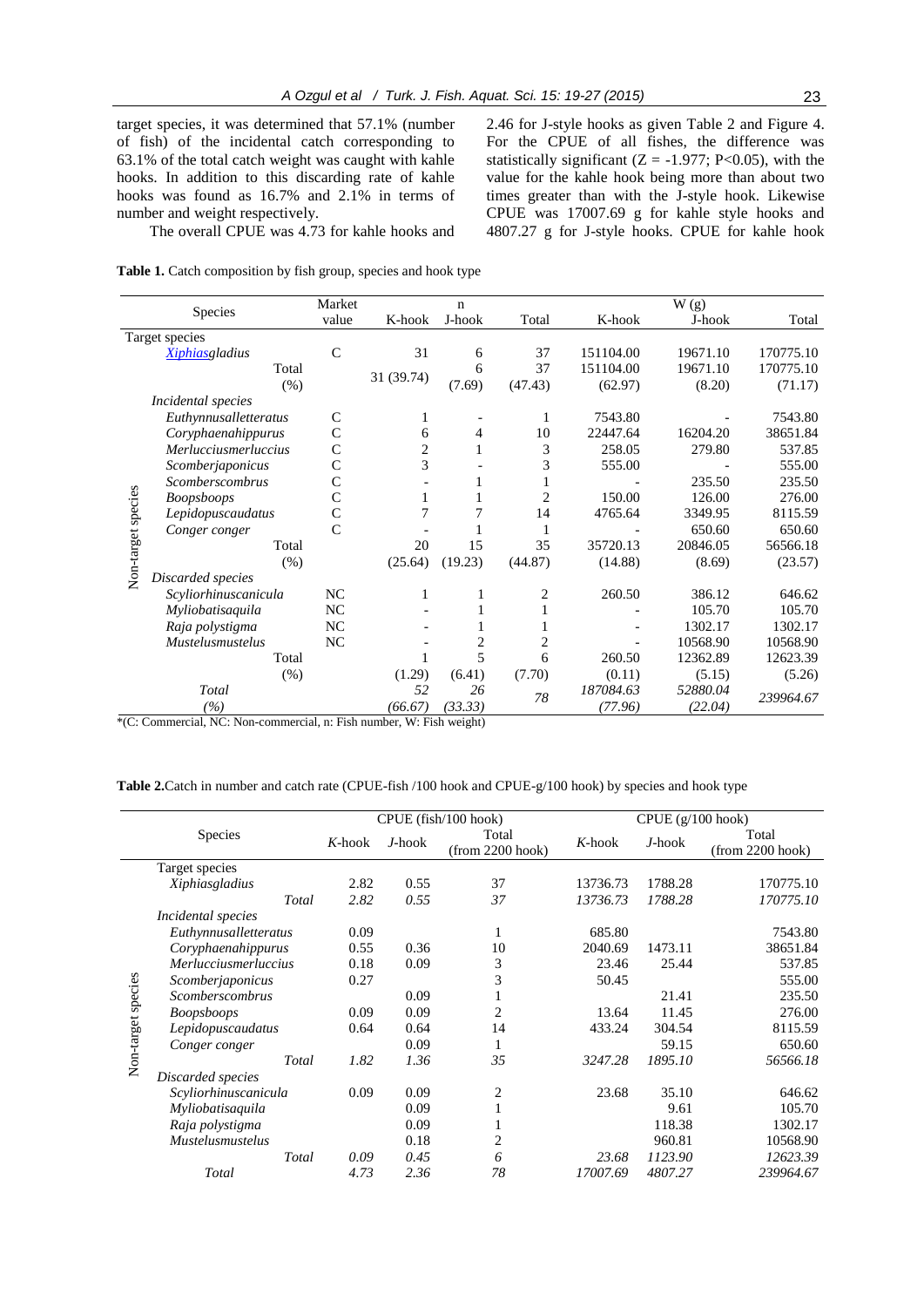was higher than the value of J-style hook (Z=-1.997; P<0.05). Swordfish captured with kahlehooks had the highest CPUE with a value of 2.82 followed by silver scabbardfish with 0.64, dolphinfish and chub mackerel with  $0.55$  and  $0.27$  respectively. Considering the J-style hooks it was found that, silver scabbardfish catch had the highest CPUE (0.64) followed by swordfish (0.55) and dolphinfish (0.36).

Nevermore, statistically significant difference was determined for CPUE of swordfish regarding the hook types ( $Z = -2.788$ ;  $p < 0.05$ ), as kahlehooks had five times greater value than J-style hooks. A similar situation was also determined for weights as CPUE of kahle hooks was higher than CPUE of J-style hooks (CPUE  $_{\text{kahle}}$ 13736.73 g, CPUE  $_{\text{J-stvle}}$  1788.28 g). There was a significant difference between two different types of hook on CPUE values  $(Z=2.605; P<0.05)$ . Among the discard species consisting of sharks and rays, kahlehooks had lower catch than J-style hooks.The difference in CPUE of incidental catch and discard species was statically insignificant (P>0.05).

Swordfish captured by kahlehooks ranged in length from 54.4 to 106.8 cm, while hooked individuals by J-style ranged from 56.5 to 82.4 cm. The most common length class for swordfish was 70 cm with 16 individuals (Figure 5).

It was observed that, 13 kahle and 11 J hooks were detached by fish. The potential causes of detached hooks are thought to be *C. hippurus* and *M. mustelus*. Kahle hooks are considered to be taken easily, and detached by fish due to their shape but no difference was determined on detachment ratio between two hook models.

#### **Discussion**

Recent studies relating to use of circle hooks have been performed to reduce incidental catch and discarded species in pelagic longline fishery (Watson

*et al.*, 2005; Promjinda *et al.*, 2008; Piovano *et al.*, 2010; Domingo *et al.*, 2012; Graves *et al.*, 2012).Circle hooks have been promotedas an alternative to traditional J-style hooks in pelagic longline fishery to obtaindiscardreduction (Kerstetter and Graves, 2006; Pacheco *et al.*, 2011) and also increase catch rates (Falterman and Graves 2002;Kerstetter *et al.*, 2007). Circle hooks reduce sea turtle catch, sharks, and rays and occasionally increase target catch (Megalofonou *et al.* 2005; Watson *et al.*, 2005;Yokata *et al.*, 2006). In addition, circle hooks can reduce the possibility of deep hooking (Cooke and Suski, 2004), mouth or jaw injuries influencing by hook shape (Kerstetter and Graves, 2006; Prince *et al.*, 2007), and reduce mortality for catch and release fisheries (Prince *et al.*, 2002; Kerstetter and Graves, 2006; Graves and Horodysky, 2008).In our study, one small-spotted catshark (*S. canicula*) was hooked by circle hooks, while three sharks captured by J-style hooks.

Kim *et al.* (2006) sampled 25 fish species (735 fish) and three individuals of sea turtle during the fishing operations. Kerstetter and Graves (2006) caught a total of 22 and 29 species in the fall and spring fishery, respectively. In our experiments, a total of 78 fishes belonging to 13 fish species were caught. Whereas *X. gladius* was the targeted species and 12 non-target fish species were captured by the pelagic longline (8 incidental species and 4 discarded species). Total catch was dominated by *X. gladius* (47.4%) followed by *L. caudatus* and *C. hippurus*.

In swordfish and tunalonglining, catch composition are influenced by many factors such as hook type, deployment depth, soak time, bait type etc. (Broadhurst and Hazin, 2001; Bigelow *et al.*, 2006; Dunn *et al.*, 2008; Bach *et al.*, 2009; Song *et al.*, 2012). It is considered that the use of circle hooks is resulted in greater catch rates than J-style hooks (Falterman and Graves 2002;Kerstetter and Graves,



**Figure 5.** Length-frequency diagram for swordfish hooked by kahle and J-styles.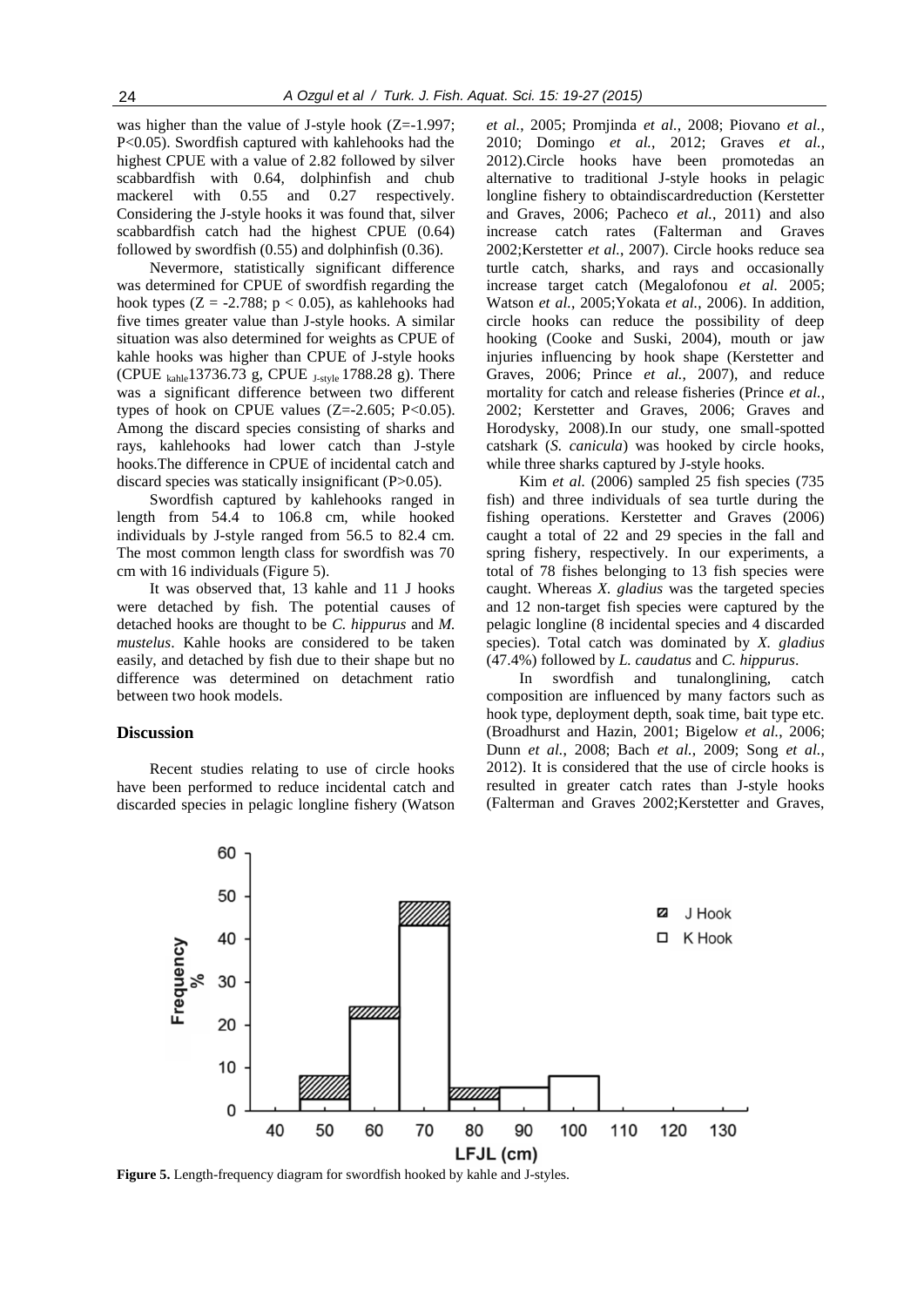2006; Kerstetter *et al.*, 2007; Pacheco *et al.*, 2011; Graves *et al.*, 2012). In the study, the overall CPUE was 4.73 for kahlehooks and 2.36 for J-style hooks. For all fishes, CPUE for the kahlehook was about two times greater than the J-style hook. CPUE of kahlehooks in terms of weight was approximate 3.5 times higher than J-style hooks.

Kerstetter *et al.* (2007) and Promjinda et al (2008) calculated that circle hooks (11.6; 1.91) had higher CPUE than J-style hooks (8.6; 1.43) for swordfish. In contrast, Piovana *et al.* (2009) reported that swordfish CPUEs were 13.0 on circle hooks and 14.5 on J-style hooks. We found significant difference in catch rates of target species between alternative circle and J-style hooks. In our study the CPUE of kahlehook was calculated about 5 times greater than J-style hook.

Promjinda et al (2008) reported that non-target species' CPUE (individuals/1000 hook) were 5.58 on J-style hooks and 2.55 on circle hook. CPUEs of shark and rays were 3.34 and 1.43 for J and circle hooks, respectively. In our experiments, CPUEs of J and kahlehooks for sharks and rays were found 0.45 and 0.09, respectively. In our study, among the discard species consisting of sharks and rays, kahlehooks had lower catch than J-style hooks however incidental catch and discard species' CPUEs were quite similar.

In Kuşadası Bay where the study performed, swordfish fishing by pelagic longlines has been started since 2003 (Akyol and Ceyhan 2011; 2013). It was reported that swordfish ranging in length from 51 to 242 cm were caught by longline and gillnets in the site, furthermore swordfish individuals smaller than minimum landing size (125 cm) were particularly captured by longlines. Similarly, all captured individuals composed of undersized fish in the experiments. Nevertheless, pelagic longlining should be promoted considering the issue of selectivity and discard mortality during the drift net restricted period.

Many studies conducted in Aegean Sea and Mediterranean resulted with fish below minimum landing size ( $MLS = 125$  cm in Turkish Fisheries Regulation Notification no. 2/1, SÜR-KOOP, 2008). and in the eastern Mediterranean and also Aegean Sea, catch-at-sizes of swordfish were ranged from 98.0 to 295.0 cm (Artüz, 1963), 87.6 to 206.7 cm (Tsimenides and Tserpes, 1989), 62.0 to 205.0 cm (Tserpes and Tsimenides, 1995), 51.0 to 74.0 cm (Megalofonou *et al.*, 1995),25.0 to 135.0 cm (De Metrio *et al.*, 1997), 52.5 to 219.0 cm (Alıçlı and Oray, 2001), 67.5 to176.0 cm (Alıçlı, 2008), 60.0 to 240.0 cm (Ceyhan and Akyol, 2009), 60.0 to 172.0 cm (Akyol and Ceyhan, 2011), 87.0 to 188.5 cm (Alıçlı *et al.*, 2012) and 51.0 and 242.0 cm (Akyol and Ceyhan, 2013). In this study all samples were below MLS (54.4-106.8 cm). Smaller fish are attributed to be depth of the study area (70-150m). Furthermore, kahle hooks caught bigger fish than J hooks. It was reported that the average swordfish length captured by longlines was 85.9±1.3 cm in Turkey (Akyol and Ceyhan, 2011). A mean length of  $76.1 \pm 2.2$  cm was determined for Kahle hooks. Behavior of swordfish to the bait is to attack and slice (Tibbo *et al.*, 1961). It is thought that kahle hooks are more effective in catching the fish due to their structural characters while the fish is tricking with the bait. Further studies in deeper waters with bigger hook sizes are considered to contribute the scientific literature on catch efficiency and selectivity of these hooks.

Our results showed that the use of alternative circle (kahle) hooks reduces the capture of a few bycatch species while increasing the catch of some target species. However, other factors such as size and shape of hooks, gear configuration, type and size bait, and time of setting, among others, should also be considered in future studies.

#### **Acknowledgements**

This study was funded by Ege University Underwater Research and Application Center (SAUM Project no: 2011/SAUM/003). The authors are also grateful to B. Rüzgar and Ö. Ergün for their logisticalsupports. We also thank C.Pelister, B. Maktay, H. Kaykaç, B. Güland O.Soykanfor their help during the trips.

#### **RefReferences**

- Alıçlı, T.Z. 2008. Biometric relationships and condition factor of swordfish, *Xiphiasgladius L.,* 1758. İ.Ü. Su Ürünleri Dergisi, 23: 29–39.
- Alıçlı, T.Z. and Oray, I.K. 2001, Age and growth of swordfish (Xiphiasgladius L., 1758) in the eastern Mediterranean Sea.ICCAT, Collective Volume of Scientific Papers. 52(2): 698–707.
- Alıçlı, Z., Oray, I.K., Karakulak, S.F. and Kahraman, A.E. 2012. Age, sex ratio, length–weight relationships and reproductive biology of Mediterranean swordfish, *Xiphiasgladius* L., 1758, in the Eastern Mediterranean.African Journal Biotechnolgy, 11: 3673–3680.doi: 10.5897/AJB11.2189
- Akyol, O., Erdem,M.,Ünal, V. andCeyhan, T. 2005.Investigations on Drift-Net Fishery for Swordfish (*Xiphiasgladius* L.) in the Aegean Sea. Turkish Journal of Veterinary &Animal Sciences,29 (6): 1225-1231.
- Akyol, O.and Ceyhan, T. 2010.Pelagic longlines for swordfish used in Turkish seas. Ege Journal of Fisheries and Aquatic Sciences,27(4): 149–156 (in Turkish).
- Akyol, O. and Ceyhan, T. 2011.The Turkish Swordfish Fishery.ICCAT,Collective Volume of Scientific Papers,66(4):1471-1479.
- Akyol, O. and Ceyhan, T. 2013.Age and growth of swordfish (*Xiphiasgladius* L.) in the Aegean Sea.The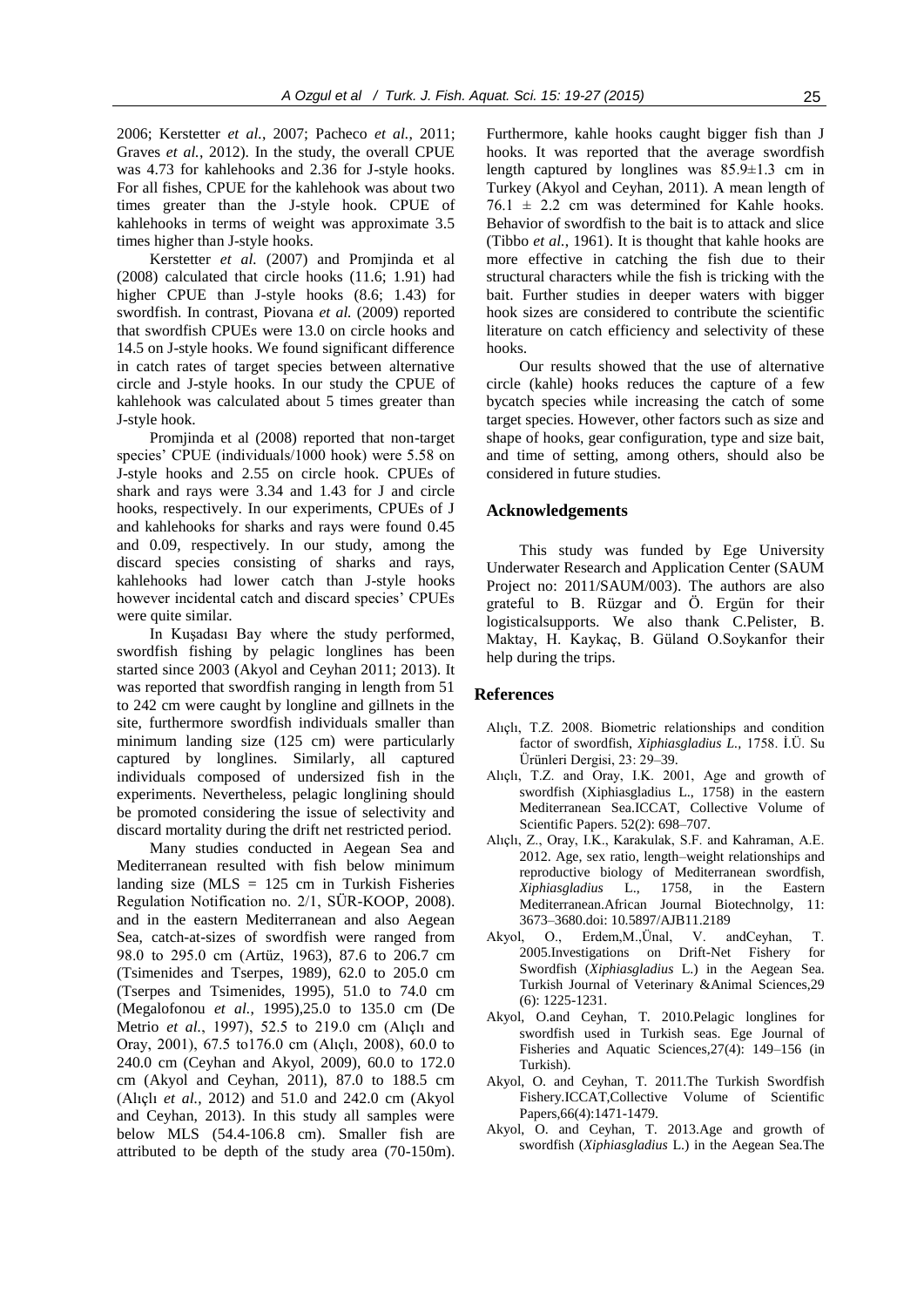Turkish Journal of Zoology, 37: 59- 64.doi:10.3906/zoo-1204-3

- Anonymous, 2012.Turkish Fishery Regulation Bulletin (3/1) for Marine and Inland Commercial Fisheries in Fishing Season 2012-2016.Rep. of Turkey Ministry of Food, Agriculture and Livestock, Gen.Direc.of Fisheries and Aquaculture, (2012/68), Ankara, 112p. (in Turkish).
- Artüz, M.I. 1963. Contribution to the knowledge of the biology of the swordfish (Xiphiasgladius L.) in the Sea of Marmara. Proc. Gen. Coun. Medit. 7: 459–471.
- Bach, P., Gaertner, D., Menkes, C., Romanov, E. and Travassos, P. 2009. Effects of the gear deployment strategy and current shear on pelagic longline<br>shoaling. Fisheries Research, 95: 55shoaling. Fisheries Research, 95: 55- 64.doi:10.1016/j.fishres.2008.07.009
- Beverly, S., Curran, D., Musyl, M. and Molony, B. 2009.Effects of eliminating shallow hooks from tuna longline sets on target and non-target species in the Hawaii-based pelagic tuna fishery.Fisheries Research, 96: 281–288.doi:10.1016/j.fishres.2008.12.010
- Bigelow, K.,Musyl, M.K., Poisson, F. and Kleiber, P. 2006. Pelagic longline gear depth and shoaling.Fisheries Research, 77: 173– 183.doi:10.1016/j.fishres.2005.10.010
- Bjordal, A. 1989.Recent developments in long-line fishingcatching performance and conservation aspects.In: Proccedings of the World Symposium on Fishing Gear and Fishing Vessel Design, November 1988, Mar. Inst., St John's, Newfoundland, Canada, pp.19- 24.
- Broadhurst, M.K. and Hazin, F.H.V. 2001.Influences of type and orientation of bait on catches of swordfish (*Xiphiasgladius*) and other species in an artisanal subsurface longline fishery off Northeastern Brazil. Fisheries Research, 53, 169–179.doi:10.1016/S0165- 7836(00)00297-6
- Ceyhan, T. and Akyol, O. 2009. The swordfish (*Xiphiasgladius*) fishery in the Turkish Aegean Sea.ICCAT, Collective Volume of Scientific Papers,64(6): 2069-2078.
- Cooke, S.J. and Suski,C.D. 2004. [Are circle hooks an](http://fishlab.nres.uiuc.edu/Reprints/Aquat%20Cons%20Mar%20FW%20Eco%202004.pdf)  [effective tool for conserving marine and freshwater](http://fishlab.nres.uiuc.edu/Reprints/Aquat%20Cons%20Mar%20FW%20Eco%202004.pdf)  [recreational catch-and-release fisheries?](http://fishlab.nres.uiuc.edu/Reprints/Aquat%20Cons%20Mar%20FW%20Eco%202004.pdf) Aquatic Conservation: Marine and Freshwater Ecosystems,14:299-326. doi:10.1002/aqc.614
- De Metrio, G. and Megalofonou, P. 1988. Catch, size distribution, growth and sex ratio of swordfish (*Xiphiasgladius* L.) in the Gulf of Taranto. FAO Fisheries Report No: 394.
- De Metrio, G., Cacucci, M., Sion, L., Potoschi, A., Cannavó, G., Romeo, T., Megalofonou, P., Yannopoulos, C. and Kapiris, C., 1997.Catches of juvenile bluefin tuna and swordfish during the albacore long-line fishery in the Mediterranean. Final Report. 1-45. Contract CEE No 94/079.
- Domingo, A., Pons, M., Jiménez, S.,Miller, P., Barceló, C. and Swimmer, Y. 2012.Circle hook performance in the Uruguayan pelagic longline fishery.Bulletin of Marine Science, 88(3): 499– 511.doi:10.5343/bms.2011.1069
- Dunn, D.C., Kot, C.Y. and Halpin, P.N. 2008.A comparison of methods to spatially represent pelagic longline fishing effort in catch and bycatch studies. Fisheries Research: 92: 268-276.doi:10.1016/j.fishres.2008.01.006
- Falterman, B. andGraves, J.E. 2002.A preliminary comparison of the relative mortality and hooking efficiency of circle and straight shank ("J") hooks used in the pelagic longline industry. In: Lucy JA, Studholme AL, editors. Catch and release in marine recreational fisheries. Bethesda, MD: AFS Press. pp. 80-87.
- FAO. 2009: Guidelines to reduce sea turtle mortality in fishing operations. FAO, Rome, 128 pp.
- Gabr, M.H. and El-Haweet, A.E., 2012.Pelagic longline fishery for Albacore (*Thunnusalalunga*) in the Mediterranean Sea off Egypt.TurkishJournal of FisheriesandAquaticSciences, 12: 735-741. doi: 10.4194/1303-2712-v12\_4\_01
- Gilman, E., Kobayashi, D., Swenarton, T., Brothers, N., Dalzell, P. andKinan-Kelly, I. 2007. Reducing sea turtle interactions in the Hawaii-based longline swordfish fishery. Biological Conservation,139:19– 28.doi:10.1016/j.biocon.2007.06.002
- Graves, J.E. and Horodysky, A.Z. 2008. Does hook choice matter? The effects of three circle hook models on post-release survival of white marlin.North American Journal of Fisheries Management,28:471– 480.doi:10.1577/M07-107.1
- Graves, J.E.,Horodysky, A.Z. and Kerstetter, D.W. 2012. Incorporating circle hooks into Atlantic pelagic fisheries: case studies from the commercial tuna/swordfish longline and recreational billfish fisheries. Bulletin ofMarine Science,88(3):411- 422.doi:10.5343/bms.2011.1067.
- Hall, M.,Alverson, D.L. and Metuzals, K.I. 2000. By-catch: problems and solutions. Marine Pollution Bulletin,41:204–219.doi:10.1016/S0025- 326X(00)00111-9
- Horodysky, A.Z. and Graves, J.E. 2005. Application of popup satellite archival tag technology to estimate post release survival of white marlin (*Tetrapturusalbidus*) caught on circle and straight-shank ("J") hooks in the western North Atlantic recreational fishery. Fishery Bulletin,103:84–96.
- ICCAT. 2011: Report of the 2010 ICCAT, Mediterranean Swordfish Assessment Meeting (June 28 to July 2, 2010). Madrid, Spain. ICCAT,Collective Volume of Scientific Papers, 66(4):1405–1470
- Kerstetter, D.W. and Graves, J.E. 2006.Effects of circle versus J-style hooks on target and non-target species in a pelagic longline fishery. Fisheries Research, 80: 239-250.doi:10.1016/j.fishres.2006.03.032
- Kerstetter, D.W., Pacheco, J.C., Hazin, F.H., Travassos, P.E. andGraves, J.E. 2007. Preliminary results of circle and J-style hook comparisons in the Brazilian pelagic longline fishery. ICCAT,Collective Volume of Scientific Papers,60(6):2140-2147.
- Kim, S-S., Moon, D-Y., An, D-H. andKoh, J-R. 2006. Comparison of circle hooks and J hooks in the catch rate of target and bycatch species taken in the Korean tuna longline fishery WCPFCSC2-2006/EB WP-12. Second Regular Session of the WCPFC Scientific Committee, 7-18 August, 2006, Manila, Philippines.
- Lewison, R.L., Freeman, S.A. and Crowder, L.B. 2004.Quantifying the effects of fisheries on threatened species: the impact of pelagic longlines on loggerhead and leatherback sea turtles. Ecology Letters,7(3): 221–231.doi: 10.1111/j.1461-0248.2004.00573.x
- Megalofonou, P., Dean, J. M., De Mitrio, G., Wilson, C. and Berkelev, S. 1995. Age and growth of